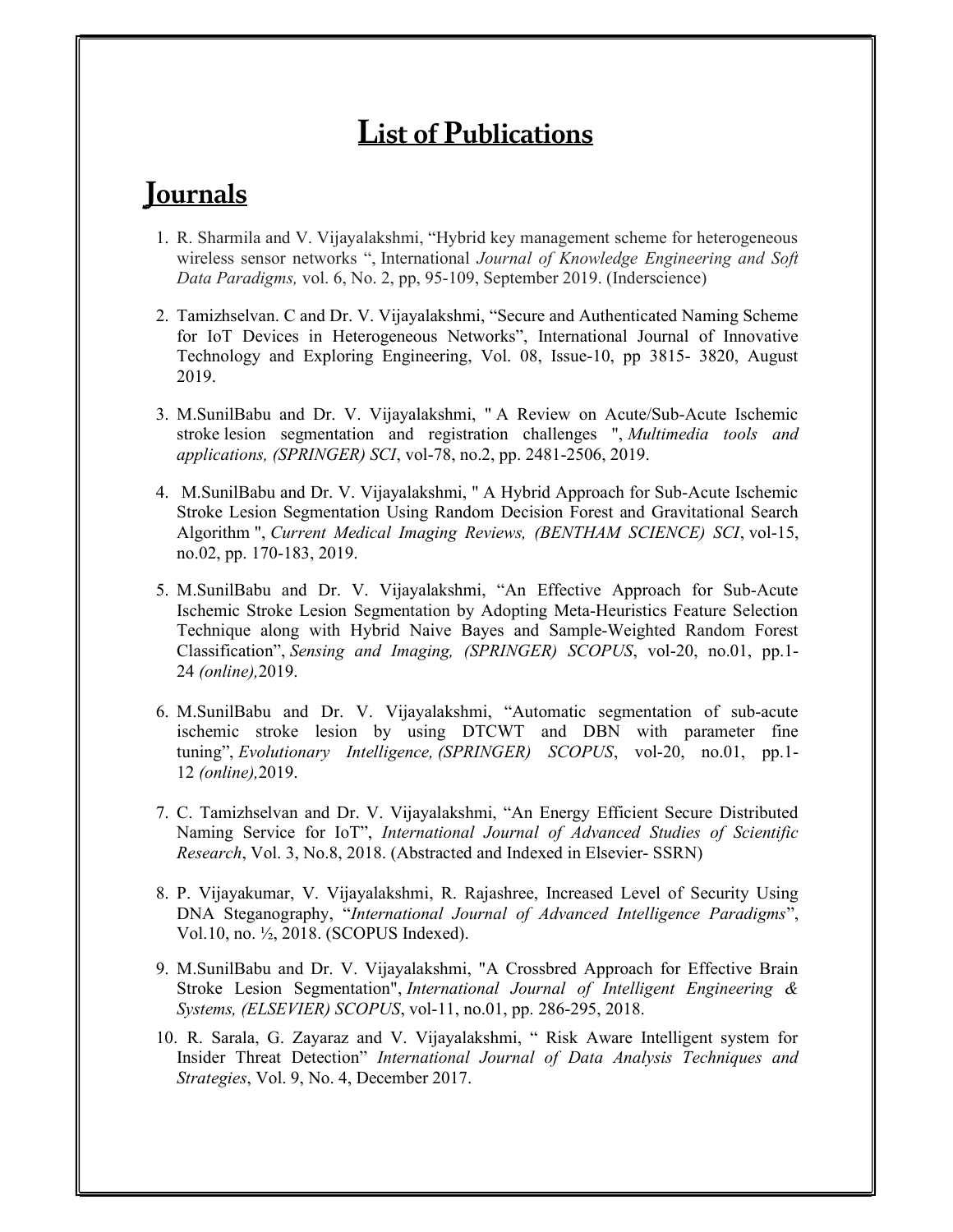- 11. D. Sivaiah, Krishna Naik. D and Dr.V. Vijayalakshmi, "Structure- Modulated Sapre Representation to improve the performance of Sparsity- Based Image Super-Resolution", International Journal of Advanced Research in Electrical, Electronics and Instrumentation Engineering, Vol. 5, Issue 11, Pp. 8722-8726, November 2016. ISSN 2278-8875.
- 12. P. Vijayakumar, V. Vijayalakshmi, and G. Zayaraz, "An Improved Level of Security for DNA Steganography Using Hyperelliptic Curve Cryptography", Wireless Personal Communication, Vol. 89, Issue 4, pp. 1221-1241, August 2016(Springer, SCOPUS Indexed)
- 13. R.Divya, V.Vijayalakshmi, "Secure And Efficient Multibiometric Fusion Based Cryptosystem Using Blind Separation Encryption", International Journal of Biometrics, Vol. 8, No. 2, 2016. Print ISSN: 1755-8301 Online ISSN: 1755-831X.
- 14. R.Divya and Dr. V.Vijayalakshmi, "Multibiometric Cryptosystem with Feature level fusion Using Hard Fuzzy Logic",International Journal of Communication Technology for Social Networks, Science & Engineering Research Support Society (SERSC).
- 15. R.Sharmila and V.Vijayalakshmi, "An energy efficient routing protocol using hybrid evolutionary algorithm in wireless sensor networks", International Journal of Knowledge Engineering and Soft Data Paradigms, Inderscience publication, vol.5, No.3/4, pp.285-301, 2016. (ACM Digital Library)
- 16. R. Ramsagar Reddy, Krishna Naik Dungavath and Dr. V. Vijayalakshmi, "High-Speed and Energy Efficient Carry Skip Adder using Skip Logic," International Journal & Magazine of Engineering Technology, Management and Research, vol.3, no.7, pp.01- 05, July 2016
- 17. K. Runisha, Krishna Naik Dungavath and Dr. V. Vijayalakshmi, "Design and Optimization of a Fixed Point LMS Adaptive Filter for Reduced Area and Less Delay Applications," ITSI Transactions on Electrical and Electronics Engineering, vol.4, no.1, pp.14-18, October 2016.
- 18. R.Sharmila and V.Vijayalakshmi, "Remote User authentication Scheme for Hierarchical WSNs", International Journal of Computer Science and Information Security (IJCSIS), USA, vol.14, no. 12, December 2016. (Scopus & Thomson Reuters).
- 19. Krishna Naik Dungavath and Dr. V. Vijayalakshmi, "Analysis of an Efficient 64-bit Carry Select Adder with Less Delay and Reduced Area Applications," International Journal of Applied Engineering Research, vol.11, no.4, pp.2287-2290, December 2016, (Scopus Indexed).
- 20. Krishna Naik Dungavath and Dr. V. Vijayalakshmi, "Design and Performance Analysis of 64-bit Multiplier using Carry Select Adder and its DSP Applications using Cadence," International Journal of Innovations in Engineering & Technology, vol.7, no.45, pp.328-335, December 2016.
- 21. Hemamalini.V, Dr. Zayaraz G, Dr.Vijayalakshmi V, "Efficient Authentication based IP Configuration for MANETS using Elliptic Curve Digital Signature Algorithm", International Journal of Control Theory and Applications, pp. 531-545, 2016.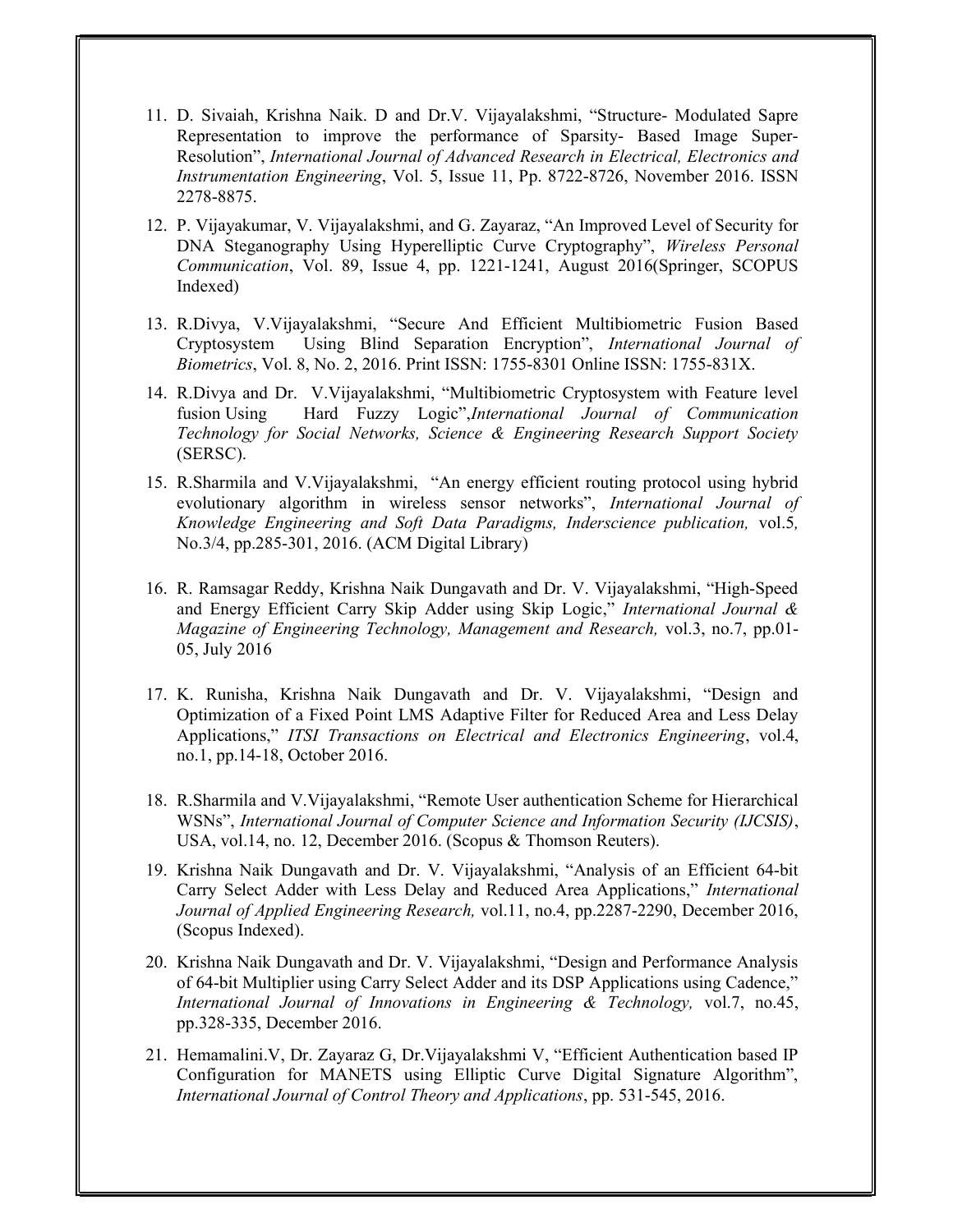- 22. R.Sarala, G.Zayaraz, V.Vijayalakshmi, "Fuzzy cognitive map-based reasoning for prediction of multi-stage attacks in risk assessment", International Journal of Intelligent Engineering Informatics, Inderscience, Vol. 4, No. 2, pp. 151-167, 2016 (ACM Digital Library).
- 23. R.Divya, V. Vijayalakshmi, "Multilevel watermarking Technique for Securing Multibiometric Templates using DTCWT and SVD", International Journal of Image Mining, Inderscience Publishers, December 2016. (Inderscience Publishers)
- 24. R.T.Chaitra, Krishna Naik Dungavath and Dr. V. Vijayalakshmi, "Near-optimal Performance with A Significant Reduction in The Complexity for MIMO SC-FDMA System," International Journal of Advanced Research in Electrical Electronics and Instrumentation Engineering, vol.5, no.11, pp.8594-8601, November 2016.
- 25. Krishna Naik Dungavath and Dr. V. Vijayalakshmi, "Implementation of High-Speed Power Combinational and Sequential Circuits Using Reversible logic," IOSR Journal of VLSI and Signal Processing, vol.6, no.1, pp.19-25, February 2016.
- 26. R.Divya, V.Vijayalkshmi , "Secure and Efficient Multibiometric Fusion based Cryptosystem using Blind Separation Encryption", International journal of Biometrics, Vol. 8, Issue 2, pp. 97-114, January 2016 (Inderscience Publishers)
- 27. Hemamalini.V, Dr. Zayaraz G, Dr.Vijayalakshmi V, Rank Propagated Secured Path Selection Technique for Mobile Ad Hoc Networks (MANET), International Journal of Knowledge Engineering and Soft Data Paradigms (IJKESDP), Inderscience, Vol. 5, Nos. 3/4, pp 205-221, 2016.
- 28. R.Sharmila and V.Vijayalakshmi "Hybrid Key Management Scheme for Wireless Sensor Networks", SERSC-International Journal of Security and its Application, Australia, vol.9, no.11, pp.125 -132, November 2015, ISSN: 2319 7064. (Scopus indexed)
- 29. P. Vijayakumar, V. Vijayalakshmi, G. Zayaraz, "Hybrid secure GSM architecture using DNA computing-based Hyperelliptic Curve Cryptography", *Inderscience* International Journal of Electronics Security and Digital Forensic, vol.2, No.7, pp. 105-118, June 2015. ISSN: 1751-9128 (SCOPUS indexed).
- 30. P.Vijayakumar, V. Vijayalakshmi, G. Zayaraz, "An Enhanced Mutual Authentication Scheme using Hyperelliptic Curve Cryptography for Smart Card", Research India Publication - International Journal of Applied Engineering Research, India, vol.10, No. 1, pp. 1271-1284, May 2015. ISSN: 0973-4562 (Print) and ISSN : 1087-1090. (SCOPUS indexed).
- 31. Krishna Naik Dungavath and Dr. V. Vijayalakshmi, "Estimation of Area Delay in Efficient Binary Adder using QCA," Global Journal of Engineering Science and Researches, vol.5, no.3, pp.45-61, August 2015.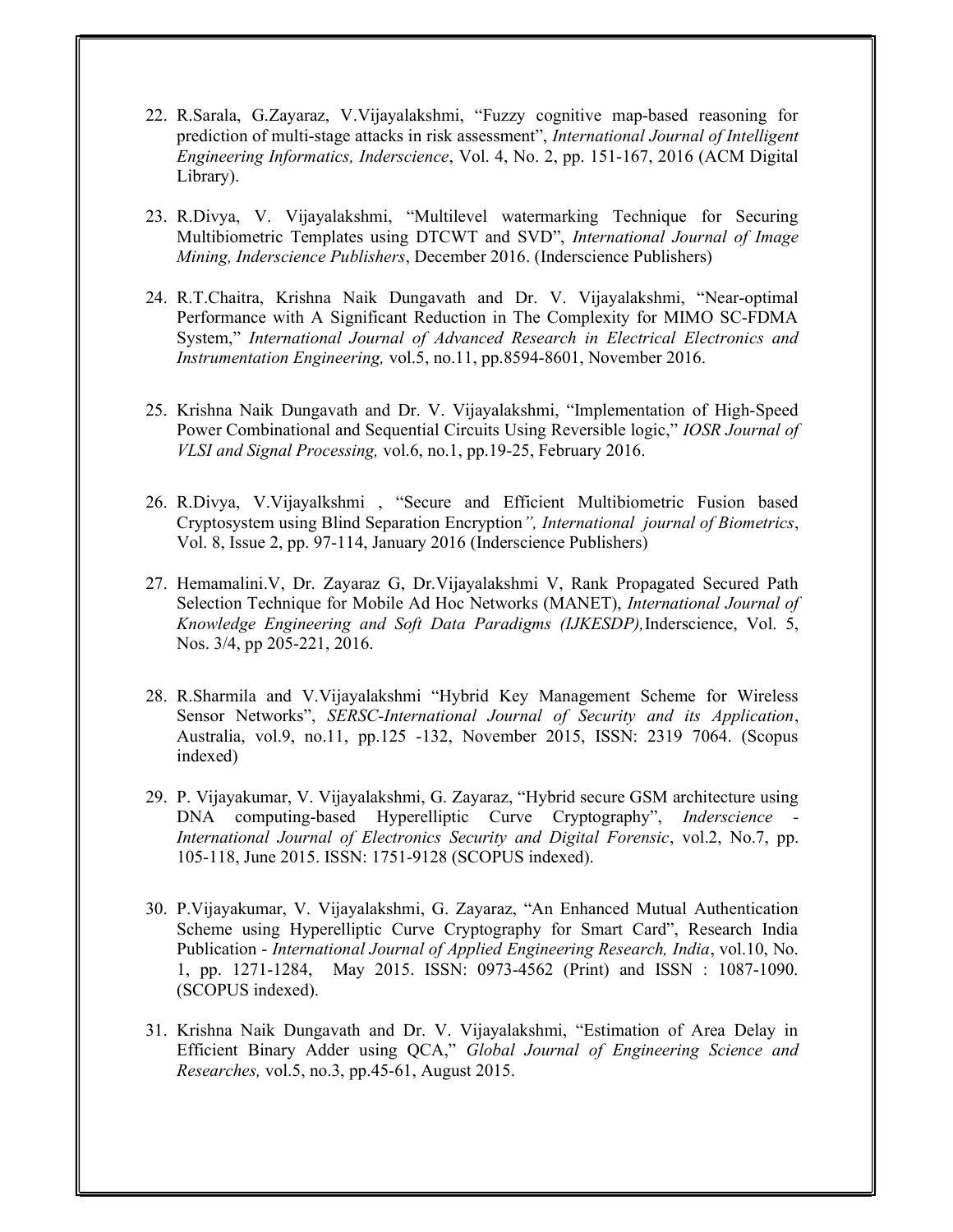- 32. Krishna Naik Dungavath and Dr. V. Vijayalakshmi, "Single Phase Clock Distribution using Low Power VLSI Technology," International Journal of Science and Research, vol.4, no.9, pp.1799-1802, September 2015.
- 33. V. Nagaraj, V. Vijayalakshmi and G. Zayaraz, "Steganography Based on Eight Pixel Pair Value Differencing Method", International Journal of Applied Engineering Research", vol. 10, No. 3, pp. 1997 – 2000, March 2015, ISSN 1087--1090 (Anna university- Annexure II).
- 34. R. Divya and V. Vijayalakshmi, "Analysis of Multimodal Biometric Fusion Based Authentication Techniques for Network Security", International Journal of Security and Its Applications, vol. 9, No.4, pp.239-246, March 2015, ISSN: 1738-9976. (SCOPUS indexed)
- 35. R. Divya and V. Vijayalakshmi, "A Brief Survey on Multimodal Biometric Authentication for Information Security", Journal of Environmental Science, Computer Science and Engineering & Technology, An International Peer Review E-3 Journal of Sciences and Technology, vol.4, No.2, pp. 140-148, March 2015. E-ISSN: 2278–179X.
- 36. K.Santhi, G.Zayaraz, V.Vijayalakshmi," Resolving Aspect Dependencies for Composition of Aspects", Arabian Journal for Science and Engineering, Springer Berlin Heidelberg, vol. 40, Issue 2, pp 475-486, February 2015. ISSN: 1319-8025.
- 37. V. Hemamalini, G. Zayaraz and V. Vijayalakshmi, "An Enhanced Trust Management Framework for MANET using Fuzzy Prediction Mechanism." International Journal of Security and Its Applications, vol. 9, No. 1, pp. 11-24, January 2015. ISSN: 1738-9976.
- 38. R.Sarala, G.Zayaraz, V.Vijayalakshmi, S. Aravindanne, "Prediction of Insider Threats for Effective Information Security Risk Assessment", International Journal of Applied Engineering Research, Vol. 10, No. 20, pp. 19033-19036, 2015, (SCOPUS).
- 39. R.Sharmila, Vijayalakshmi V., "A Novel Secure Key Management Scheme For Wireless Sensor Networks Using Post Deployment Knowledge", International Journal of Science and Research, vol.3, Issue 9, September 2014. ISSN: 2319-7064.
- 40. R.Sharmila, Vijayalakshmi V on the topic of "Hybrid Key Management Scheme for WSNs", International Journal of Security and its Application,Vol.9,No.11, pp.125 to 132, September 2014, ISSN :2319 7064.(Scopus indexed)
- 41. Krishna Naik Dungavath and V.Vijayalakshmi and, "VLSI Design of Fast Arithmetic Operations Using QSD Adder For Better Performance" International Journal of Scientific Engineering And Technology Research, vol.3, Issue 20, pp.4139-4142, September 2014. ISSN:2319-8885
- 42. Krishna Naik Dungavath and V.Vijayalakshmi and, "Analysis Of Low Power, Area-Efficient and High Speed Multiplier Using Fast Adder", International Journal of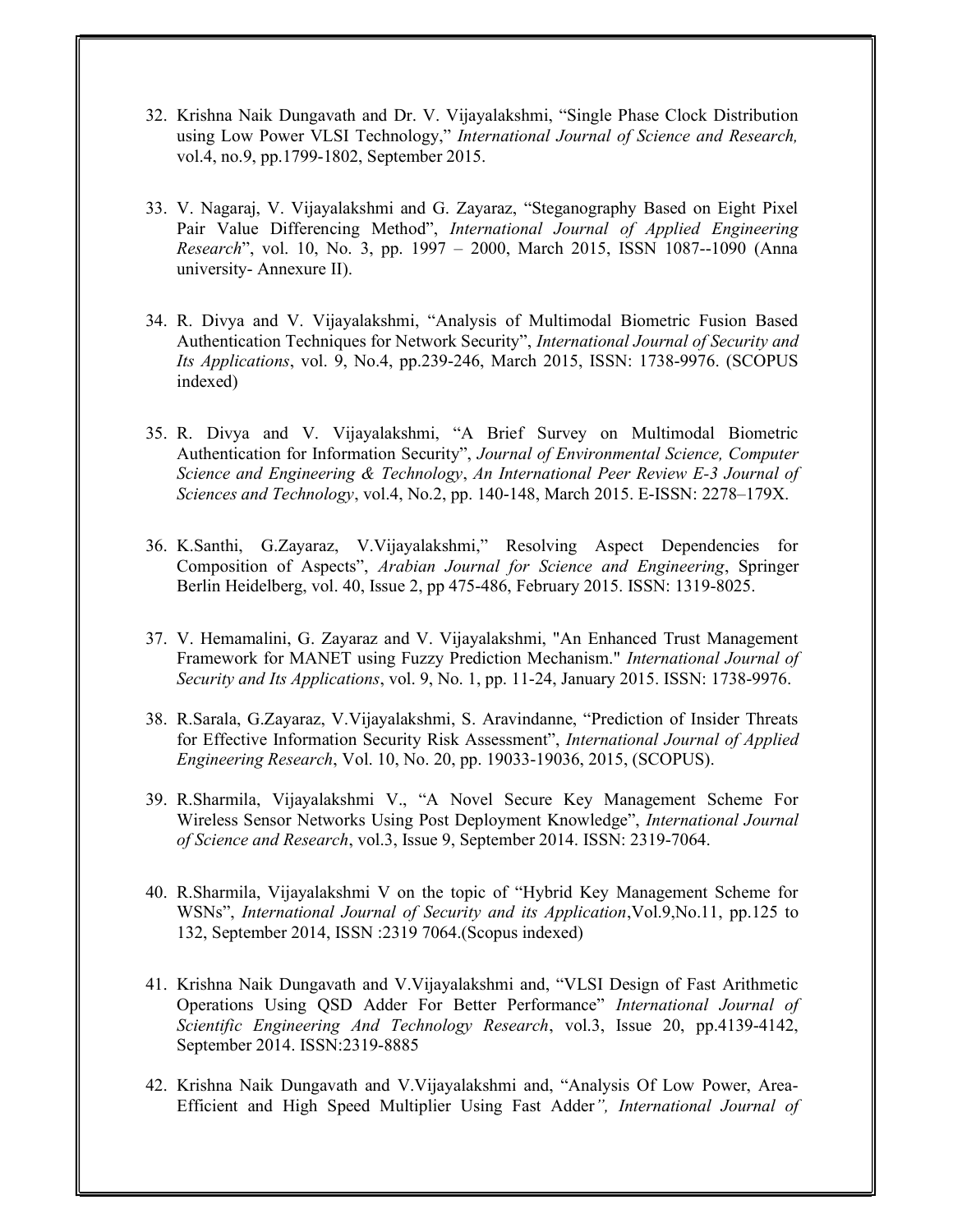Innovative Science (IJISCT), Engineering and Technology, vol.1, Issue 4, pp.317-322, June 2014. ISSN: 2348-7968.

- 43. G.Zayaraz, J.Kanchana Devi, V.Vijayalakshmi and V.Hemamalini, "Mobility Management in Heterogeneous Wireless Networks", International Journal of Research in Engineering and Technology, vol.3, special issue.7, pp. 761-768, May 2014. ISSN:2321-7308.
- 44. VijayakumarP, VijayalakshmiV., Zayaraz G., "Comparative Study of Hyperelliptic Curve Cryptosystem over Prime Field and Its Survey", International Journal of Hybrid Information Technology, vol.7, no.1, pp.137-146, January 2014. ISSN: 1738-9968.
- 45. V. Nagaraj, Dr. V. Vijayalakshmi and Dr. G. Zayaraz, "Overview of Digital Steganography Methods and Its Applications", International Journal of Advanced Science and Technology, vol.60, pp.45-58, November 2013. ISSN:2005-4238
- 46. R. Divya and Dr.V. Vijayalkshmi, "Multibiometric Fusion based Authenication with Session Key Generation for secure communication", International Journal of Innovative Research in Electrical, Electronics, Instrumentation and Control Environment, Vol. 01, Issue 8, Pp 1-7, Nov 2013. ISSN 2321-5526
- 47. R.Sharmila., P.C.Gopi, Dr. V. Vijayalakshmi, "A Survey of Key Management Schemes in Wireless Sensor Networks", International Journal of Computer and Organization Trends, vol.3, Issue 9, October 2013. ISSN:2249-2593
- 48. P. Vijayakumar, V. Vijayalakshmi and G. Zayaraz, "Enhanced Level of Security using DNA Computing Technique with Hyperelliptic Curve Cryptography", ACEEE International Journal of Network Security (IJNS), vol. 1, no. 1, pp.1-5, July 2013. ISSN:4.1.6
- 49. R.Sharmila, Vijayalakshmi V on the topic of "A New Age Architecture and streamlined energy sensor routing scheme using Indigenously Developed Green energy relative direction based sensor routing scheme, CiiT international Journal, Vol.5, no.7, July 2013.
- 50. S. Kalpana, P. Vijayakumar, V.Vijayalakshmi and G. Zayaraz, " An Optimized Broadcasting Algorithm for AODV based Mobile Adhoc Network", International Journal of Scientific and Engineering Research, vol. 4, no. 5, pp. 1753-1757, May 2013. ISSN:2229-5518
- 51. P. Sandhya, P. Vijayakumar, V.Vijayalakshmi and G. Zayaraz, " A Novel mutual authentication Scheme using Hyperelliptic Curve Cryptography for GSM Networks", International Journal of Systems , Algorithms and Applications, vol. 3, no. 13, pp.17 - 20, April 2013.ISSN: 2277-2677.
- 52. Krishna Naik Dungavath, and Dr.V.Vijayalakshmi and "Miniature Improved Carry Select Adder With Advance Features and Power Requirements", International Journal of Electronics Signals and Systems (IJESS), vol.3, Issue 2, pp.48-52, 2013. ISSN: 2231‐ 5969.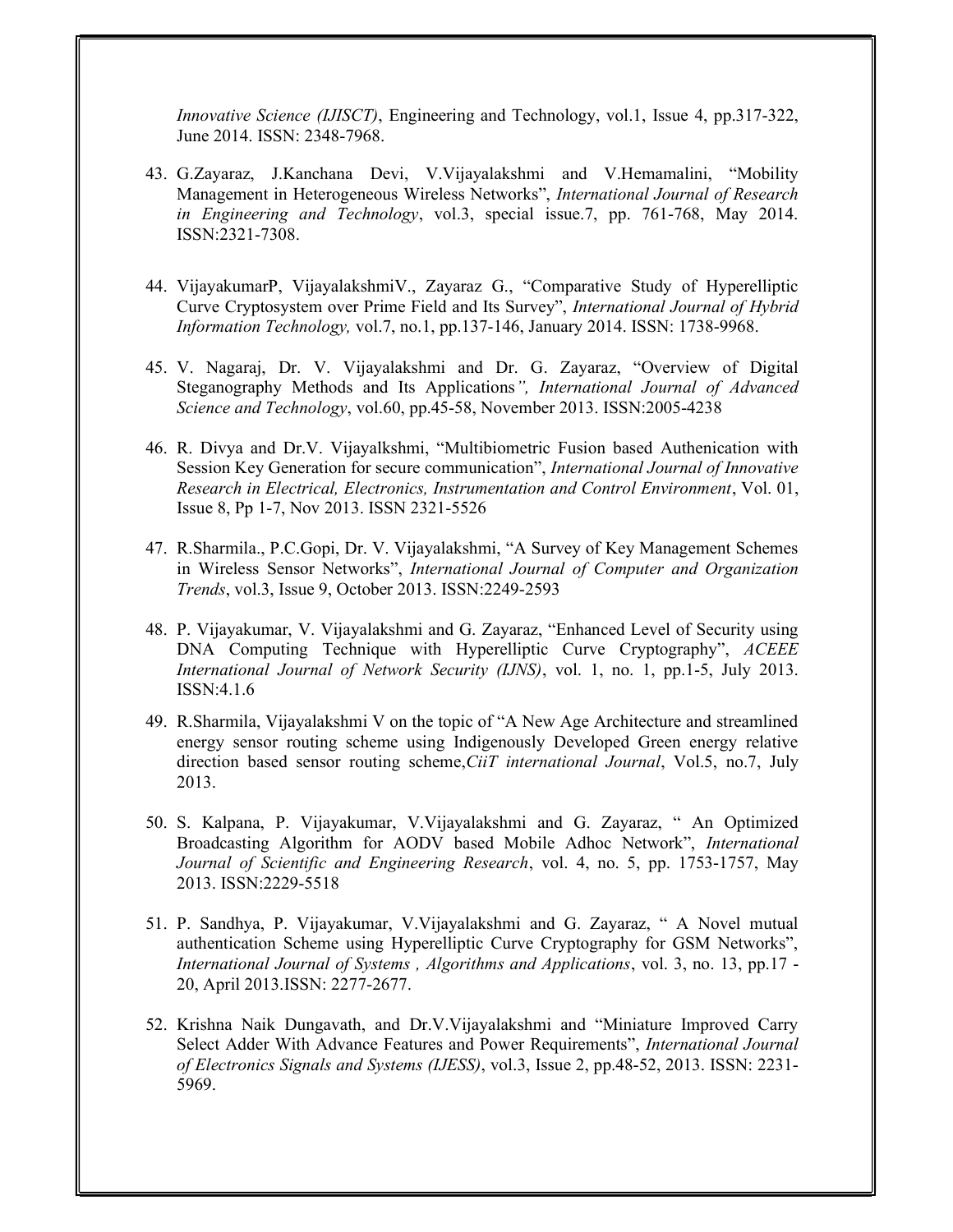- 53. V. Nagaraj, V. Vijayalakshmi and G. Zayaraz, "Modulo Based Image Steganography Technique against Statistical and Histogram Analysis", International Journal of Computer Applications, Special Issue on Network Security and Cryptography, USA, vol. 4, pp. 34-39, Dec 2011. ISSN:0975-8887
- 54. G.Zayaraz, V. Vijayalakshmi, L. Mary Shymala and V.Nagaraj, "A Secure Steganography Method in Low Dynamic Range Images", CiiT International Journal of Digital Image Processing, India, vol. 3, no. 20, Dec 2011. ISSN:0974-9691
- 55. P. Vijayakumar, V.Vijayalakshmi and G. Zayaraz, "DNA Computing based Elliptic Curve Cryptography", International Journal of Computer Applications, USA, vol.36,no.4, pp.18 -21, Dec 2011. ISSN:0975-8887
- 56. V.Vijayalakshmi, G. Zayaraz and A. Nagarajan, "Fingerprint Authentication Using Spectral Representation of Minutiae Subsets", International Journal of Systems Simulation, vol. 5, no. 1, pp. 63-66, June 2011. ISSN:0975-2080
- 57. G. Zayaraz, V. Vijayalakshmi, M. Venkatesan, "Quantitative Analysis of Service Oriented Architecture", CiiT International Journal of Software Engineering and Technology, vol. 3, no. 5, May 2011.
- 58. S.PradheepKumar,V. Vijayalakshmi and G. Zayaraz, "Implementation of Pseudo Random Route –Driven ECDH Scheme for Heterogenous Sensor Networks", International Journal of Communication Networks and Information security, vol. 2, no. 1, pp.1-7, April 2010.
- 59. V. Vijayalakshmi, G. Zayaraz and V. Nagaraj, "An Image Stegnography Algorithm against Histogram and Statistical Analysis", CiiT International Journal of Networking and Communication Engineering, vol. 2, no. 2, pp. 42-49, Feb. 2010. ISSN:0974-9713
- 60. S.Vijayalakshmi, G. Zayaraz, and V.Vijayalakshmi, "Multicriteria Decision Analysis Method for Evaluation of Software Architectures", International Journal of Computer Applications, vol. 1, no. 25, pp. 1-6, Feb. 2010. ISSN:0975-8887
- 61. G.Zayaraz, S.Vijayalakshmi and V.Vijayalakshmi, "Evaluation of Software Architectures using AHP and Revised AHP Methods", Journal of Software Engineering and Technology, vol.1, no.2, pp.71-74, Dec. 2009. ISSN:0975-6159
- 62. V.Vijayalakshmi and T.G.Palanivelu, "Secure Localization Using Elliptic Curve Cryptography in Wireless Sensor Networks", International Journal of Computer Science and Network Security, Korea, vol. 8, no. 6, pp. 255-261, June 2008.
- 63. V.Vijayalakshmi and T.G.Palanivelu, "Secure Antnet Routing Algorithm for Scalable Ad hoc Networks Using Elliptic Curve Cryptography", Journal of Computer Science, USA, vol. 3, pp. 939-943, Dec. 2007. ISSN:1549-3636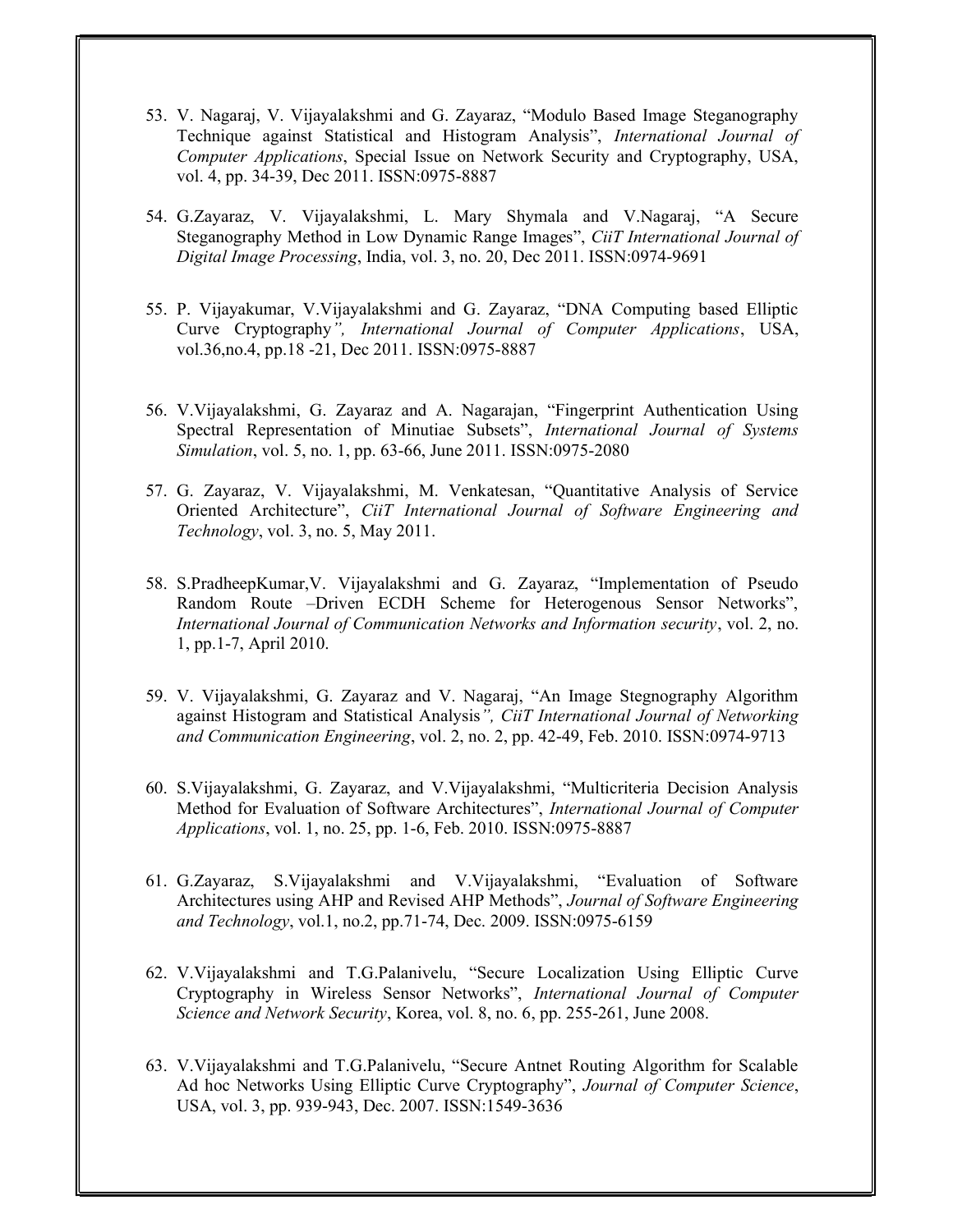- 64. V.Vijayalakshmi and T.G.Palanivelu, "Mutual Authentication and Session Key Management for Cluster Based Ad hoc Networks Using Elliptic Curve Cryptography", International Journal of Computing and Applications, vol. 2, no. 2, pp. 185-192, Dec. 2007.
- 65. V. Hema Malini, G. Zayaraz, V. Vijayalakshmi, "An Enhanced Trust Management Framework for MANET using Fuzzy Prediction Mechanism", International Journal of Security and its Applications (SCOPUS INDEX), Vol.9, No.1, January (2015), pp.11-24.
- 66. Dr. G. Zayaraz, Dr. V. Vijayalakshmi, L. Mary Shyamala and V. Nagaraj,"A Secure Steganography Method in Low Dynamic Range Images,"CiiT International Journal of Networking and Communication Engineering, vol. 03, no 20, pp.1-4, December 2011.
- 67. V. Nagaraj, Dr. V. Vijayalakshmi and Dr. G. Zayaraz, "Modulo Based Image Steganography Technique against Statistical and Histogram Analysis," International Journal of Computer Applications, Special Issue on "Network Security and Cryptography", vol. 4, no 6, pp.34-39, December 2011.
- 68. V. Nagaraj, Dr. V. Vijayalakshmi and Dr. G. Zayaraz, "Overview of Digital Steganography Methods and Its Applications," International Journal of Advanced Science and Technology, vol.60, no 2, pp. 45-58, June 2013. (SERSC, Australia)
- 69. V. Nagaraj, Dr. V. Vijayalakshmi and Dr. G. Zayaraz, "Steganography Based on Eight Pixel Pair Value Differencing Method," International Journal of Applied Engineering Research", vol. 10, no 3, pp.1997-2000, March 2015. (SCOPUS)
- 70. P. Vijayakumar, V. Vijayalakshmi, R. Rajshree "Increased Level of Data Security using DNA Steganography", Elsevier -Future Generation Computer Systems - The International Journal of Grid Computing and eScience, North-Holland, vol. 64, 2016. ISSN: 0167-739X (Accepted).
- 71. P. Vijayakumar, V. Vijayalakshmi and G. Zayaraz, "DNA based Digital Password Authentication Scheme using Hyperelliptic Curve Cryptography for Smart Card", ACEEE - International Journal on Recent Trends in Engineering & Technology, USA. ISSN: 2152-5072

## **Conferences**

- 1. C.Tamizhselvan, and Dr.V.Vijayalakshmi, " Enhanced Routing Protocol for Internet of Things using Dynamic Minimum Rank Hysteresis Objective Function" International Conference on Intelligent Data Communication Technologies and Internet of Things, September 2019. (Springer)
- 2. S.Soumiya and V. Vijayalakshmi, "Detection of Mycardial Infraction using Convolutional Neural Network", IEEE International conference on Innovations in Communication, computing and Instrumentation, March 2019.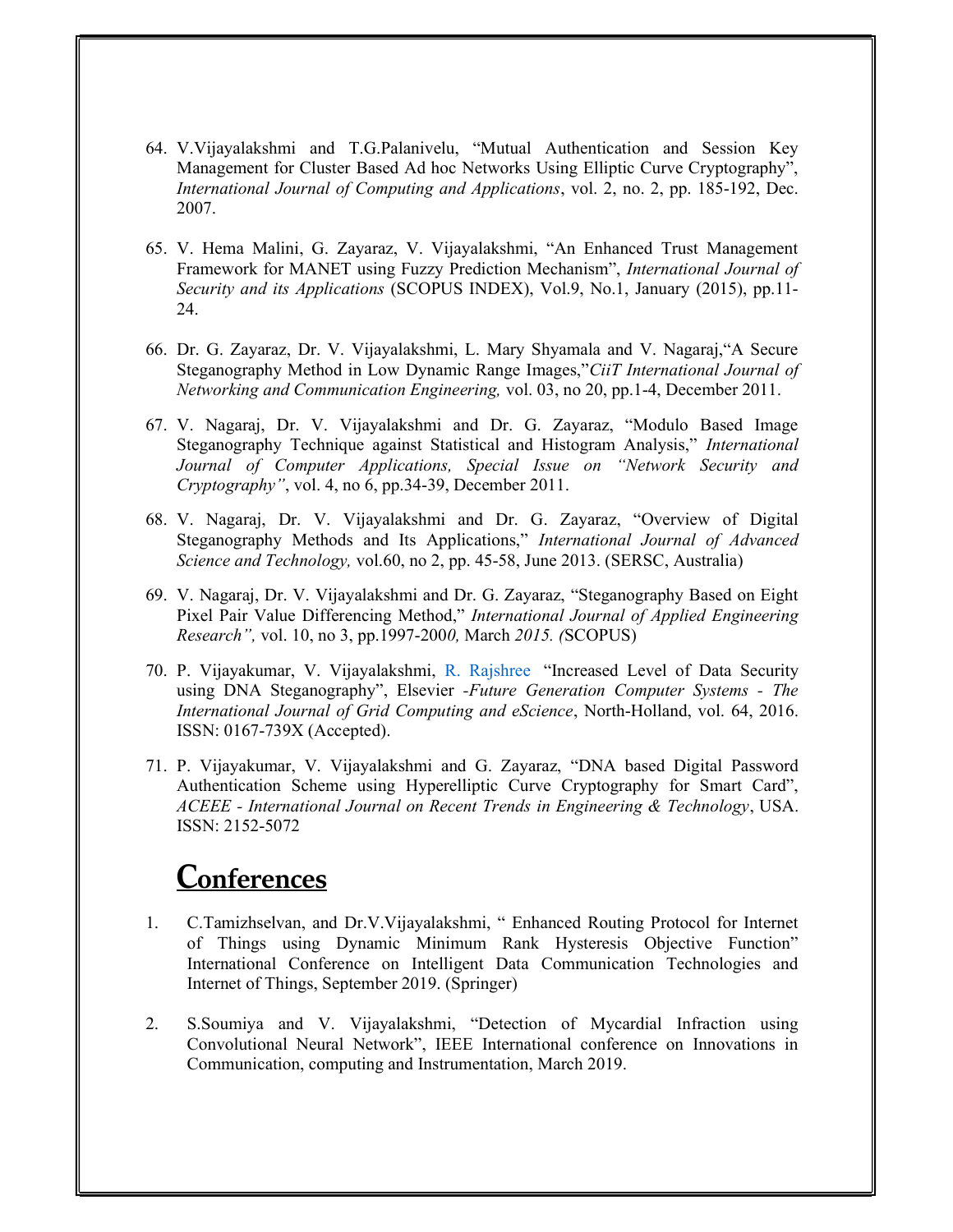- 3. V. Akshaya Keerthi and V. Vijayalakshmi, "Colour based segmentation of satellite images for precision farming using artificial neural networks", IEEE International conference on Innovations in Communication, computing and Instrumentation, March 2019.
- 4. C.Tamizhselvan, G. Suriya and Dr.V.Vijayalakshmi, "Efficient and Secured Distributed Naming Service for Internet of Things" International Conference on Advanced Scientific Innovation in Science, Engineering and Technology (ICASISET – 2018) organized by Bharath Institute of Higher Education and Research, Chennai, Tamil Nadu, during 11 to 13 April 2018.
- 5. Sunil BabuMelingi, Dr.V.Vijayalakshmi "A Hybrid Approach For Detection Sub-Acute Ischeme using GSA with RDF" in International Conference on Advanced Sceintific Innovation in science, Engineering and Technology (ICASISET – 2018) organized by Bharath Institute of Higher Education and Research, Chennai, Tamil Nadu, during 11 to 13 April 2018.
- 6. M.Thamizhselvi, Sunil BabuMelingi, Dr.V.Vijayalakshmi, "A HYBRID APPROACH FOR DETECTION SUB-ACUTE ISCHEMIAUSING GSA WITH RDF", International Conference on Advanced Scientific Innovation in Science, Engineering and Technology (ICASISET  $-$  2018), pp 318-322, 2018
- 7. Sunil BabuMelingi, R.Punitha Lakshmi and Dr.V.Vijayalakshmi " KFCM Algorithm for Effective Brain Stroke Detection through SVM Classifier"- IEEE- International Conference on System, Computation, Automation and Networking (ICSCA), pp.1-6, 2018.
- 8. Sunil BabuMelingi, R.Punitha Lakshmi, Dr.V.Vijayalakshmi, "Voxel based Lesion Segmentation through SVM Classifier for effective Brain Detection"- IEEE-International Conference on Wireless Communications, Signal Processing and Networking (WiSPNET),2017.
- 9. Hemamalini.V, V.Susmitha, Dr. Zayaraz G, Dr.Vijayalakshmi V, An Efficient Probabilistic Authentication Scheme for Converging VANETs , Second International Conference on Recent Trends and Challenges in Computational Models (ICRTCCM-17), February  $3<sup>rd</sup>$  and  $4<sup>th</sup>$ , 2017, University College of Engineering Tindivanam, Tindivanam, India.
- 10. Hemamalini.V, Dr. Zayaraz G, Dr.Vijayalakshmi V, Efficient Authentication based IP Configuration for MANETS using Elliptic Curve Digital Signature Algorithm, First International Conference on Recent Trends and Challenges in Computational Models (ICRTCCM-16), February 11<sup>th</sup> to 13<sup>th</sup>, 2016, University College of Engineering Tindivanam, Tindivanam, India.
- 11. V. Nagaraj, Dr. V. Vijayalakshmi and Dr. G. Zayaraz, "Chi Square Steganalysis on Block Based Pixel Pair Value Differencing Method", International Conference on Communication and Security (ICCS'16), Pondicherry Engineering College, Puducherry, India. March 17-19, 2016. pp. 412-417.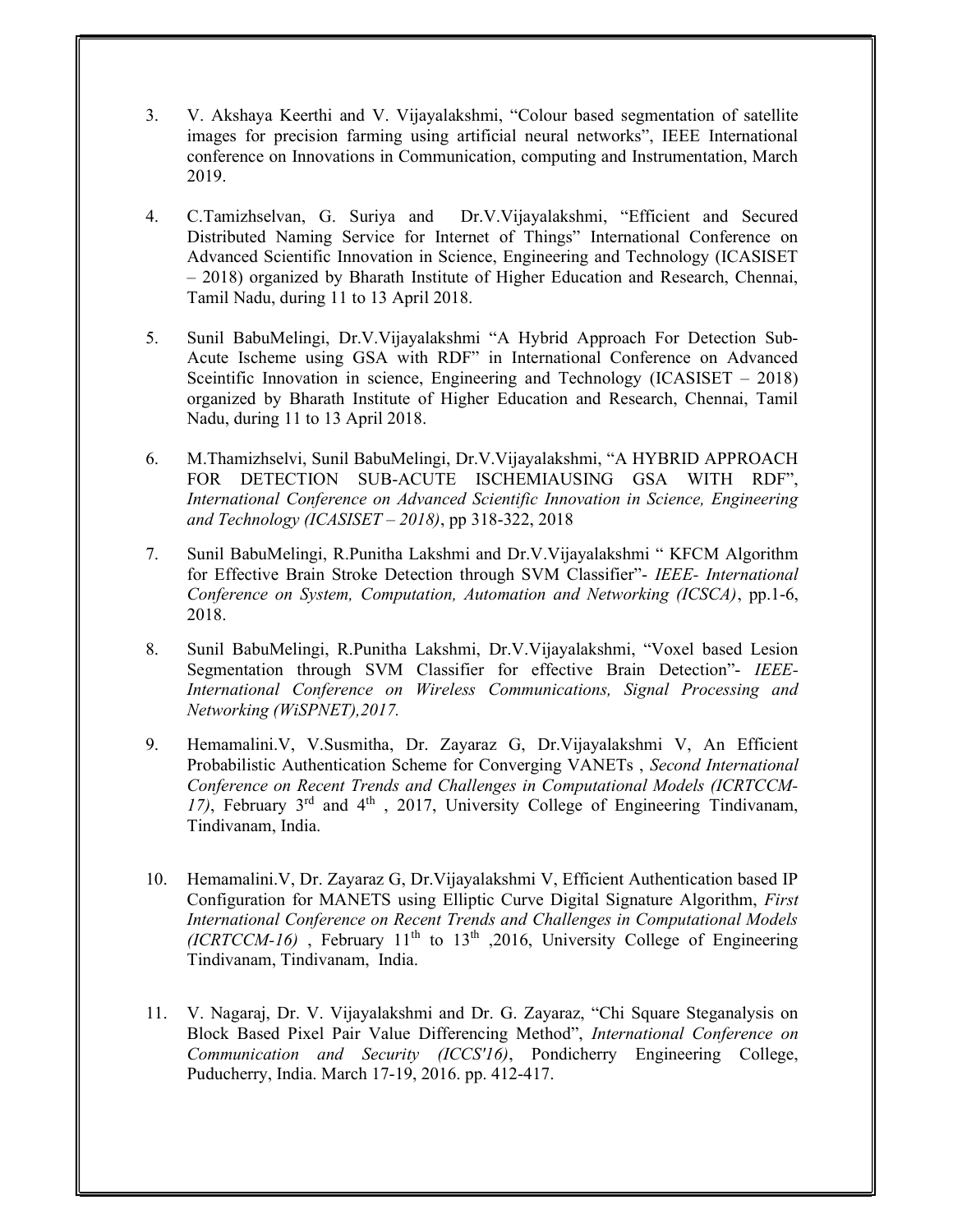- 12. V. Nagaraj, Dr. V. Vijayalakshmi and Dr. G. Zayaraz, "Chi Square Steganalysis on Block Based Pixel Pair Value Differencing Method," International Conference on Communication and Security, Pondicherry Engineering College, vol. 01, no 18, pp.412-417, March 2016.
- 13. R.Sharmila, Vijayalakshmi V, on An Energy Efficient Routing Protocol using Hybrid Evolutionary Algorithm in Wireless Sensor Networks, International Conference on Communication and Security, sponsored by TEQIP on  $17<sup>th</sup>$  -19<sup>th</sup> March 2016.
- 14. Krishna Naik Dungavath and Dr. V. Vijayalakshmi, "Design and Implementation of Adder-Subtractor for Low Power Applications," International Conference on Communication and Security, pp.18-22, March 2016, India.
- 15. V. Hema Malini, G. Zayaraz, V. Vijayalakshmi, Rank Propagated Secured Path Selection Technique for Mobile Ad Hoc Networks (MANET), International Conference on Communication and Security – ICCS 2016, March 17,18 and19,2016, Pondicherry Engineering College, Puducherry, India.
- 16. R.Sharmila, Vijayalakshmi V, on Hybrid Key management Scheme for heterogeneous Wireless Sensor Networks, International Conference on Communication and Security, sponsored by TEQIP on  $17<sup>th</sup>$  -19<sup>th</sup> March 2016.
- 17. V. Nagaraj, Dr. V. Vijayalakshmi and Dr. G. Zayaraz," RS Steganalysis on Block Based Octal Pair Pixel Value Differencing Method," International Conference onSignal Processing, Communication, Power and Embedded System, vol. 01, no 01, pp.1-4, October 2016. (IEEE xplore)
- 18. R.Sarala, G.Zayaraz, V.VijayalakshmiamdS.Aravindanne, "Prediction of Insider Threats for Effective Information Security Risk Assessment", IEEE Sponsored 2nd International Conference on Innovations in Information Embedded and Communication Systems, pp.489-492, vol 10, no. 20, 2015. ISSN: 0973-4562.
- 19. Dr.V.Vijayalakshmi and R.Athilakshmi, "Seamless vertical handoff algorithm for WWANs and WLANS overlay networks", Fourth International Conference on Communication and Signal Processing, April 2015.
- 20. R.Sharmila, Vijayalakshmi V, on Hierarchical Key Management Scheme using HECC in WSNs, IEEE conference on ICSCN, Chennai, India, 26-28 March 2015.
- 21. V. Vijayalakshmi, R. Divya and G. Aswini, "Efficient Multibiometric Cryptosystem using Hard Fuzzy Logic," IEEE International Conference on Innovations in Information, Embedded and Communication Systems, March 2015.
- 22. R.Sarala, G.Zayaraz, V. Vijayalakshmi, "Optimal Selection of Security Countermeasures for Effective Information Security", Springer International Conference on Soft Computing System (ICSCS-2015), pp.142-150, 2015.
- 23. R.Sarala, G.Zayaraz, V.Vijayalakshmi and E.Priyanka, "Risk Intelligence Retrieval Based on Ontology", IEEE International Conference on Computational Intelligence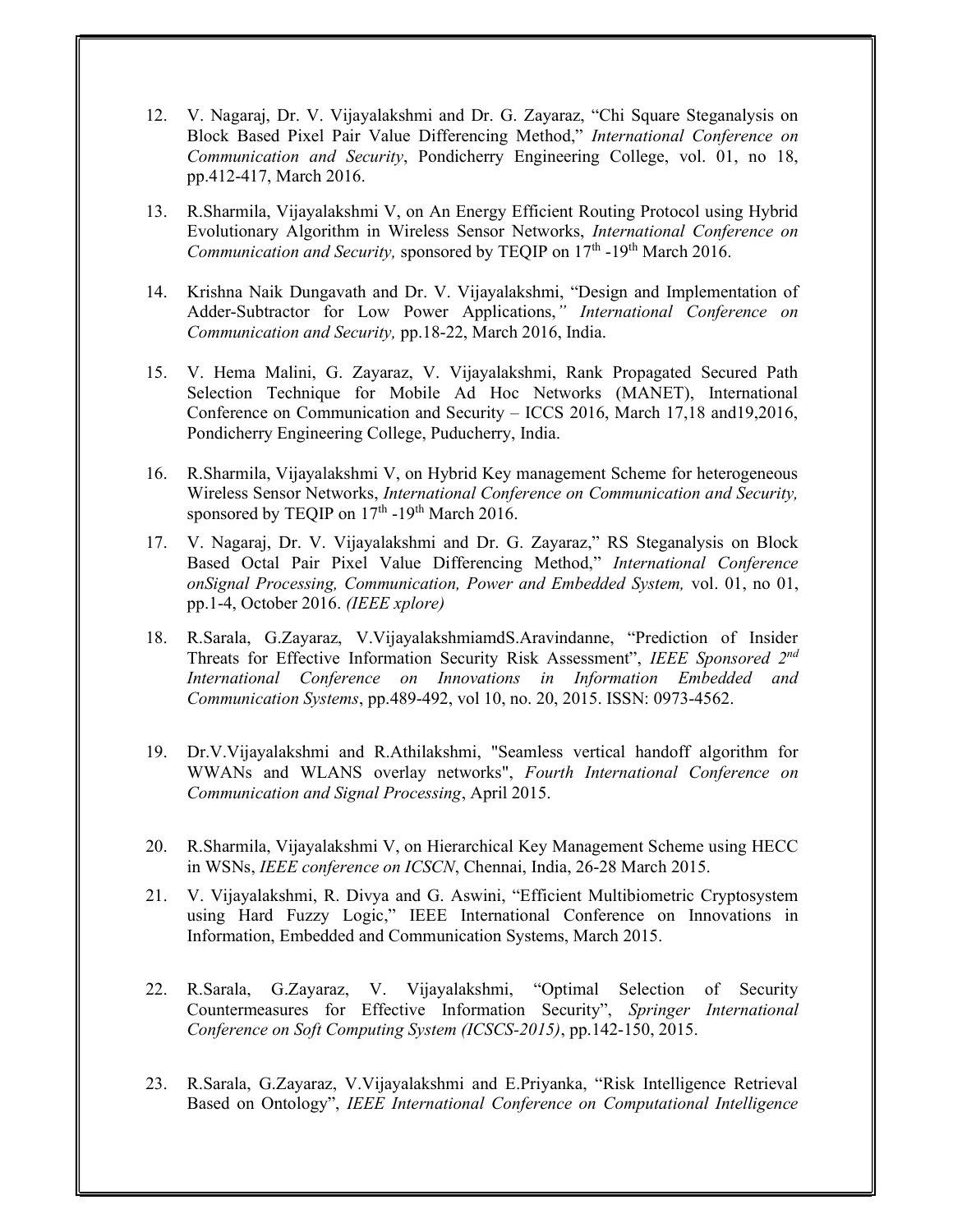and Computing Research (IEEE ICCIC), pp. 247-251, December 2014. ISBN: 4799- 3974-9.

- 24. G. Zayaraz, V. Vijayalakshmi, J. Kanchana Devi, V. Hemamalini, "Mobility Management in Heterogeneous Wireless Networks", First International Conference on Trends in Technology for Convergence, April 8 and 9, 2014, AVS Engineering College, Salem, Tamilnadu, India.
- 25. R.Sarala, G.Zayaraz, V.Vijayalakshmi and R.Sivaranjani, "Modeling Causally Dependent Events using Fuzzy Cognitive Maps", IEEE International Conference on Computational Intelligence and Computing Research (2014 IEEE ICCIC), pp. 243- 246 , December 2014. ISBN: 4799-3974-9.
- 26. K.Jayapragash, V. Vijayalakshmi, "Dual Tree Complex Wavelet Transform Based Data Hiding Technique for Stegnography", International Conference on Advanced Research in Engineering and Technology (ICARET-2014), pp. 132-135, April 2014. ISBN: 9089A80-6-5.
- 27. P. Vijayakumar, V. Vijayalakshmi and R. Rajashree "Increased Level of Security using DNA Steganography", First International Symposium on Big Data and Cloud Computing Challenges, pp. 41-47, March 2014.
- 28. P. Vijayakumar, V.Vijayalakshmi and G. Zayaraz "DNA based Password Authentication Scheme using Hyperelliptic Curve Cryptography for Smart Card", Fifth International Conference on Recent Trends in Information, Telecommunication and Computing, India, pp. 517-525, March 2014.
- 29. V. Hema Malini, G. Zayaraz, V. Vijayalakshmi, Kalaiarasi, An Enhanced Trust Management Framework for MANET using Fuzzy Prediction Mechanism, First International Conference on Trends in Technology for Convergence, April 8 and 9, 2014, AVS Engineering College, Salem, Tamilnadu, India
- 30. P.C. Gopi, R. Sharmila, Dr. V. Vijayalakshmi "A New Age Architecture and streamlined energy Sensor routing using Indigenously Developed Green Energy Saving Algorithm", IEEE conference on Green Computing, Communication and Conservation of Energy, Chennai, India, 12-14 Dec 2013.
- 31. Dr.V.Vijayalakshmi, R.Divya and K.Jaganath "Finger And Palmprint Based Multibiometric Authentication System With GUI Interface", International Conference on Communication  $\&$  Signal Processing,  $3<sup>rd</sup>$  to  $5<sup>th</sup>$  April 2013.
- 32. V. Nagaraj, Dr. V. Vijayalakshmi and Dr. G. Zayaraz, "Color Image Steganography based on Pixel Value Modification Method Using Modulus Function", International Conference on Electronic Engineering and Computer Science, Published by Elsevier B.V., IERI Procedia, vol.4, pp.17 – 24. ISSN: 2212-6678. 2013
- 33. Gopi.P.C, Sharmila. R, Dr. V.Vijayalakshmi, "A New Age Architecture and Streamlined Energy Sensor Routing Scheme using Indigenously Developed Green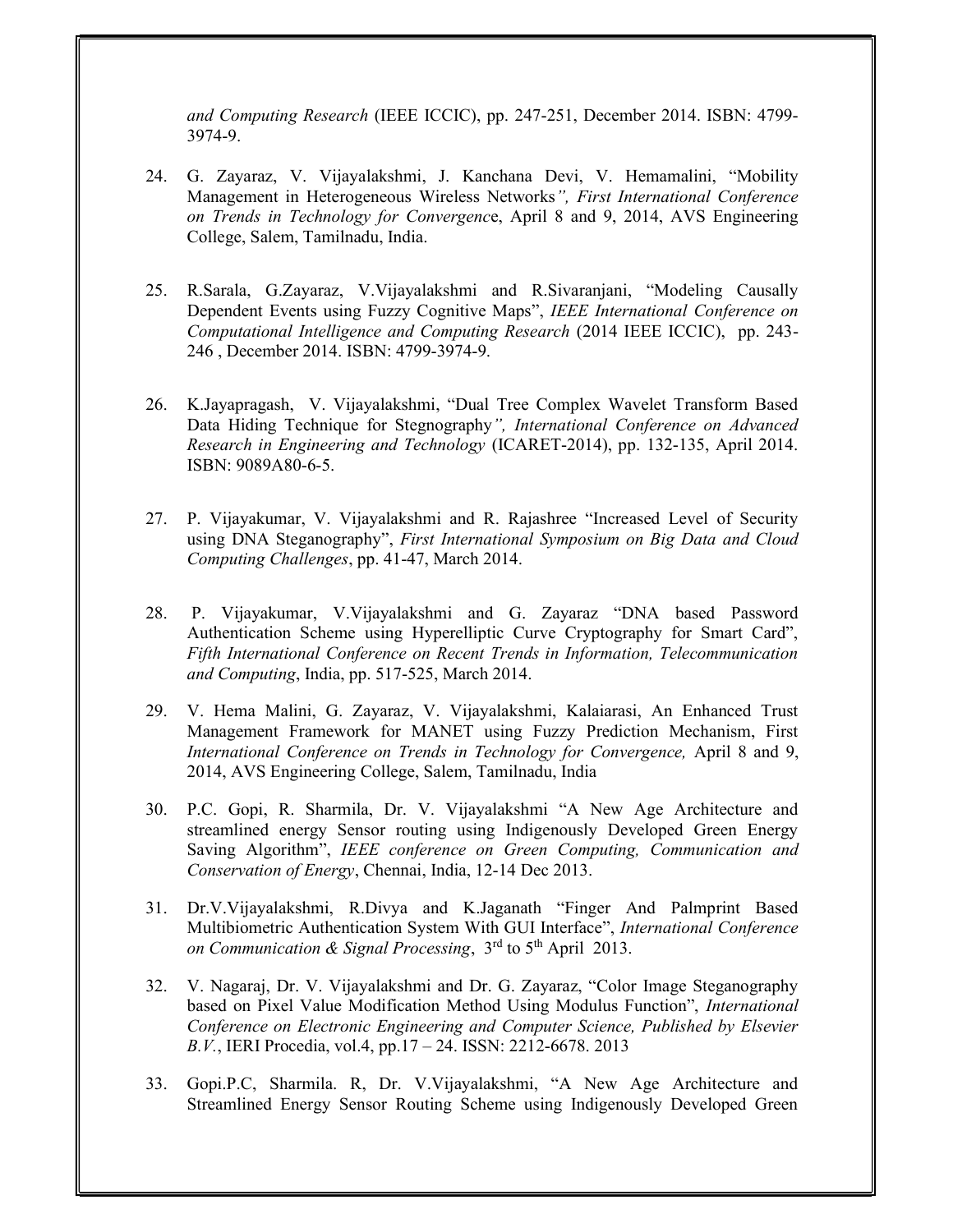Energy Saving Algorithm", International Conference on Green Computing, Communication and Conservation of Energy (ICGCE), IEEE, pp. 106-111, July 2013.

- 34. Krishna Naik Dungavath and Dr. V. Vijayalakshmi, "Miniature Improved Carry Select Adder with advance features and Power Requirements," International Conference on Recent Trends in Electrical and Electronics Engineering, pp. 6-9,July 2013.
- 35. V.Vijayalakshmi and Krishna Dungavath, "Miniature Improved Carry Select Adder with Advance Features and Power Requirements", at the International Conference on Recent Trend in Electrical and Electronics Engineering (RTEEE), July 2013.
- 36. P. Vijayakumar, V.Vijayalakshmi and G. Zayaraz "Implementation of Elliptic Curve Cryptography on Smart Card for Password Authentication", International conference on Emerging Marvels in Information and Computer Science Engineering, India, pp. 1- 4, February 2013.
- 37. P. Vijayakumar, V.Vijayalakshmi and G. Zayaraz "A Novel Mutual Authentication Scheme using Hyperelliptic Curve Cryptography for GSM Network", Second International Conference on Applied Sciences and Engineering, India, pp. 17-20, March 2013.
- 38. V. Nagaraj, Dr. V. Vijayalakshmi and Dr. G. Zayaraz, "Color Image Steganography based on Pixel Value Modification Method Using Modulus Function, " International Conference on Electronic Engineering and Computer Science, Published by Elsevier B.V., IERI Procedia, vol.4, pp.17 – 24, November 2013.
- 39. V. Vijayalakshmi, G. Zayaraz and T. Gomathi, "Efficient Key Predistribution Scheme for Wireless Sensor Networks using HECC", Proceedings of International Conference on Computing, Communication and Networking, pp. 107 – 112, Feb. 2012.
- 40. V. Vijayalakshmi, G. Zayaraz and T. Sangeetha, "Energy Efficient Routing Algorithm for Sensor Networks", Proceedings of Fourth International Conference on Information Processing, India, pp. 291-298, Aug. 2010 .
- 41. P. Vijayakumar, V. Vijayalakshmi and R. Rajashree, "An Efficient Implementation of Elliptic Curve Cryptography for Smart Card Application", Proceedings of the International Conference on Computing, Communication and Information Technology Applications, pp. 194-203, India, Jan. 2010. (ISBN:978-81-909789-0-3)
- 42. P. Vijayakumar and V. Vijayalakshmi, "Effective Key Establishment and Authentication Protocol for Wireless Sensor Networks Using Elliptic Curve Cryptography", Proceedings on Mobile And Pervasive Computing, pp. 151-156, Aug. 2008.
- 43. V Vijayalakshmi, G. Zayaraz and V. Nagaraj, "A Modulo Based LSB Stegnography Method", Proceedings of the International Conference on Control,Automation,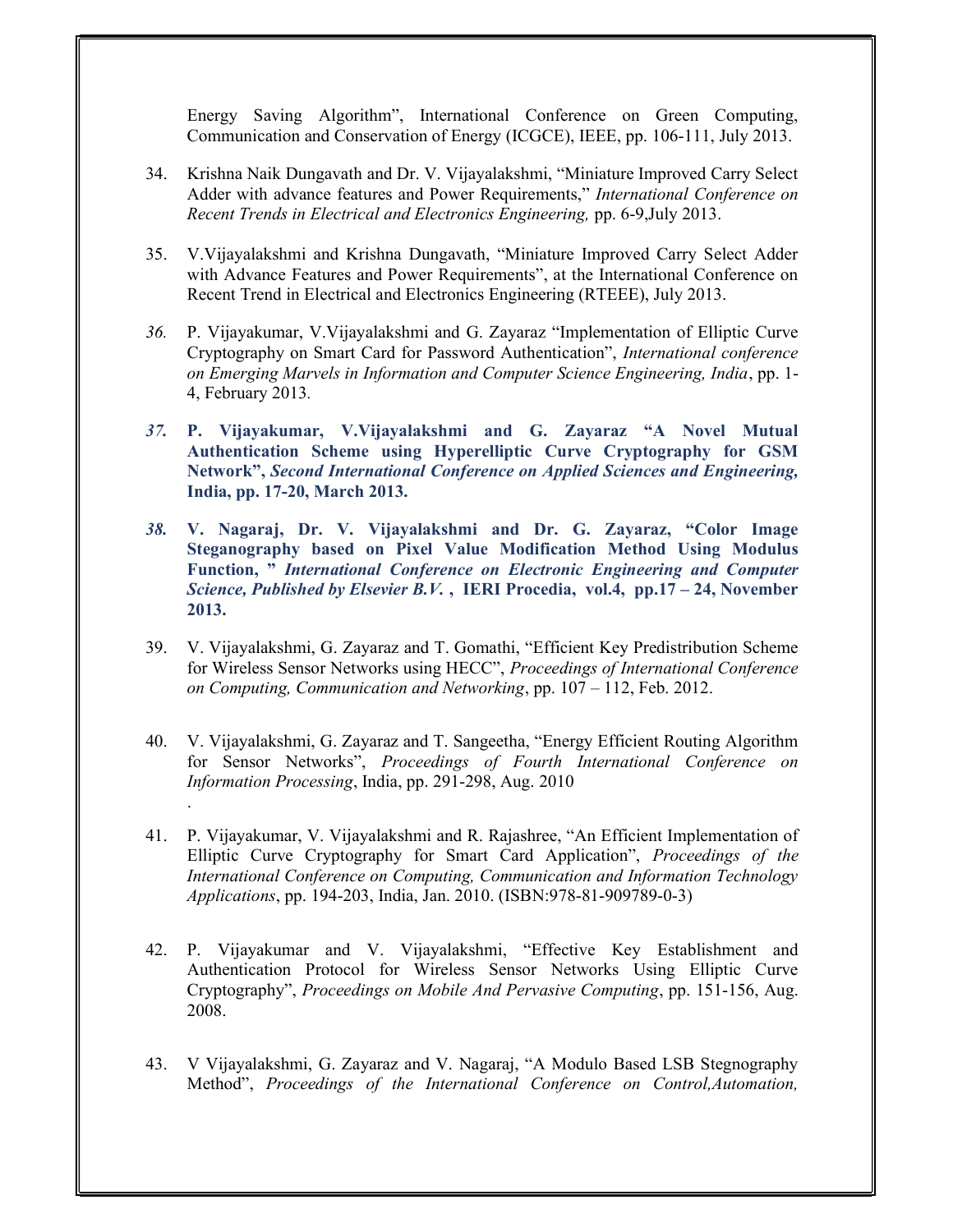Communication and energy Conservation, India,pp.318-321, June 2009.(Indexed in IEEE Explore).

- 44. G.Zayaraz, V.Vijayalakshmi and D. Jagadiswary, "Securing Biometric Authentication using DNA sequence and Naccache Stern Knapsack Cryptosystem", International Conference on Control, Automation, Communication and energy Conservation, pp.382-386,June 2009.(Indexed in IEEE Explore).
- 45. P.Vijayakumar, R.Rajashree, T.Umaya, S.Lavanya, M.Devi and V.Vijayalakshmi, "A Proposed Energy Efficient Secured Routing Protocol for Homogenous and Heterogenous Wireless Sensor Network Using Elliptic Curve Cryptography", Proceedings of the National Conference on Emerging Trends in Computer Science and Information Technology, pp. 52-60, April 2009.
- 46. P. Vijayakumar, V. Vijayalakshmi and R. Rajashree , "A Secure High Speed Communication Scheme Using Chaotic Cryptography", Proceedings On Network Security, pp. 06-16, March 2009.
- 47. V. Nagaraj, Dr. V. Vijayalakshmi, and Dr. G. Zayaraz, "A Steganography Method Using Modulo Function", National Conference On Cross-layer Networks And Ip Security, Annamalai University, Chidambaram, March 21-22, 2009.
- 48. E. Rajinikanth, P. Vijayakumar and V. Vijayalakshmi, "Fingerprint Combined with Elliptic Curve Cryptography", Proceedings of the first National Conference on Cryptography and Network Security, pp. 26-30, Feb18-19, 2009.
- 49. P. Vijayakumar and V. Vijayalakshmi, "An Integrated Secured Data Communication Using Visual Cryptography Technique," Proceedings of the first National Conference on Cryptography and Network Security, pp. 8-11, Feb 18-19, 2009.
- 50. V Vijayalakshmi, T.G.Palanivelu and S. Pradheepkumar, "Implementation of Pseudo-Random Route –Driven Public Key Management Scheme for Heterogenous Sensor Network", Proceedings of the First National Conference on Cryptography and Network Security, pp. 133-137, India, Feb. 2009.
- 51. V. Vijayalakshmi, T.G.Palanivelu and V. Nagaraj, "A Modulo Based Image Stegnography Algorithm against Statistical Analysis", Proceedings of the First National Conference on Cryptography and Network Security, pp.164-167, India, Feb. 2009.
- 52. V. Vijayalakshmi, T.G.Palanivelu and E. Suganya ,"Secure OLSR Routing Protocol with Multipoint Relaying Technique for Sensor Networks", Third Innovative Conference on Embedded Systems, Mobile Communication and Computing, India, pp. 261-268, Aug. 2008.